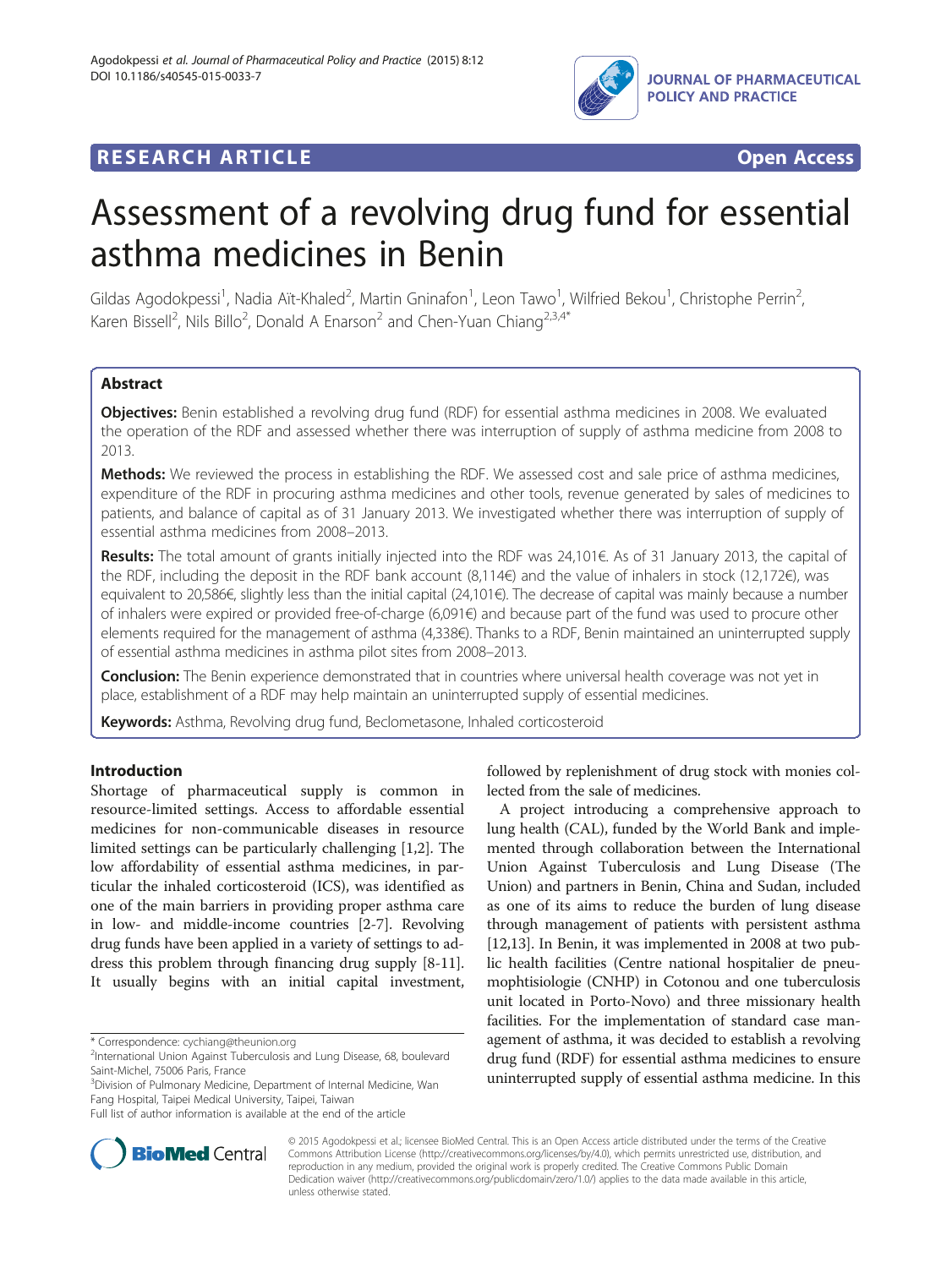paper, we evaluated the operation of a RDF for asthma from 2008 to 2013.

## Methods

## Setting

Benin is a low income country where universal health coverage is not yet in place. Most asthma patients have had to pay out of pocket for health services. Before the asthma pilot project, the majority of asthma patients were being treated exclusively on an emergency basis when they presented with an acute attack of asthma and that only a small minority of asthma patients were prescribed with ICS in Benin [\[12\]](#page-6-0).

# Establishment of a revolving drug fund for essential asthma medicine

Before the CAL project implementation, the Benin national tuberculosis programme (NTP) manager and The Union consultant discussed whether asthma inhalers should be provided free-of-charge to asthma patients or whether it would be more sustainable to establish a RDF for essential asthma medicines. As asthma is a chronic disease and long term management is required, maintaining uninterrupted supply of affordable asthma medicines is essential for ensuring the continuity of care. There was concern that if asthma inhalers were provided at no cost to patients, the supply of asthma inhalers might be interrupted when the project finished. Thus, part of the World Bank grant was used as an initial capital investment to establish a RDF for asthma medicines that would aim to sustain long term management of asthma in five asthma pilot sites.

The coordinator of the asthma projects and the RDF was the NTP manager, who was also the director of the biggest site for asthma management (the CNHP). A dedicated bank account for the RFD was created; monies collected from the sale of asthma inhalers were deposited in the RFD bank account for further procurement of asthma inhalers.

#### Initial capital of RDF

The initial capital invested into the CAL project in 2008 for procuring asthma medicines was 9,940€. With this, Benin's NTP manager purchased 2,000 units each of inhaled beclometasone  $(200 \text{ puffs}, 250 \text{ µg per puff})$  and of inhaled salbutamol through Benin's central pharmacy for essential medicines (CAME). Due to a delay in delivery of medicines at the beginning of project implementation, the CAME donated 320 inhalers of beclometasone (total 1,203€), which allowed the project to commence and added to the value of the RDF. Until the ordered medicines arrived, patients had to buy inhaled salbutamol at a private pharmacy. The total grant provided to the CNHP to establish the RDF for asthma for the CAL

project, including the medicines donated by the CAME, was 11,143€.

#### Asthma drug facility and additional capital of RDF

The Union created the Asthma Drug Facility (ADF), which aimed to provide affordable access to qualityassured essential asthma medicines for low- and middleincome countries [[14,15\]](#page-6-0). The ADF pooled requests from qualifying programmes for quality-assured essential asthma medicines. It used bi-yearly international competitive bids to offer the most affordable prices possible for asthma medicines after a qualification procedure ensuring the selection of inhalers in strict compliance with international quality standards. To pilot the operations of the ADF, The Union and the Benin NTP agreed that The Union would donate inhaled medicines and provide training and technical assistance for the implementation of standard case management of asthma, and that the Benin NTP would maintain the RDF for asthma to procure essential asthma medicines through the ADF for the following three years. It was agreed that a small margin should be added to the cost of the medicines procured through the ADF to cover customs clearance, storage, distribution, and potential loss of drugs, and to slightly increase the amount of the fund to ensure sustainability. The Union donated 2,500 units of inhaled beclometasone propelled by hydrofluoroalkanes (HFA) (100 μg per puff, 200 puffs) and 2000 HFA inhaled salbutamol (100 μg per puff, 200 puffs), equivalent to 7530€, to Benin through the ADF in 2010 for the implementation of the ADF pilot project.

In addition to medicines, both the CAL project and the ADF pilot project funded other project elements, such as training, coordination, supervision, purchase of peak flow meter, spirometers, and mouthpieces, and the printing of asthma treatment cards and treatment registers as well as posters for patient education. At the end of the projects, 5,428€ remained unspent and were injected into the RDF.

#### Maintaining the RDF

The CNHP was responsible for the distribution of inhalers to other pilot sites and maintaining the RDF. The sites charged patients at the selling price recommended by CNHP without adding a site margin during the first project year. All these sites agreed to conduct quarterly follow-up and to manage asthma attacks free-of-charge (the usual consultation fee was about 0.30€). After the end of the one year ADF pilot project, the three missionary sites decided unilaterally to add a site margin for the management of asthma drugs and increased the cost of both inhaled beclometasone and inhaled salbutamol by 0.3€ per inhaler, which did not return to the RDF. In March 2011, the Benin NTP Director, after discussion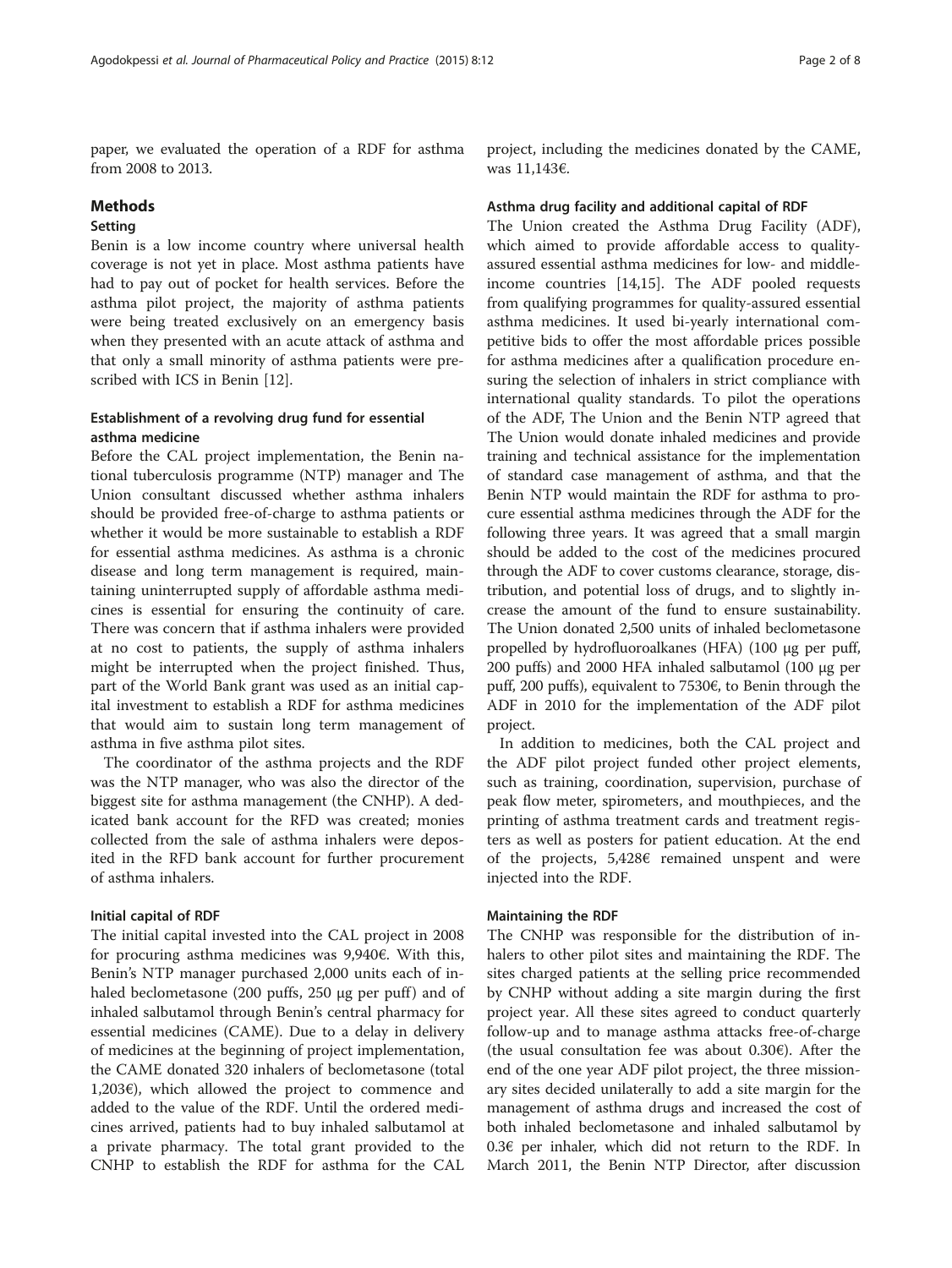with The Union consultants, decided to impose a markup of 0.30€ per inhaler as a site margin in order to standardise the selling price of inhalers and to maintain the services of follow-up at no cost to patients at all sites.

#### Medicine management tool

A medicine management tool using Microsoft Excel has been developed for the management of asthma inhalers. It was used periodically to assess number of inhalers in stock at the beginning of a period; number of inhalers ordered during that period; number of inhalers in stock at the end of the period; number of inhalers used during the period; average monthly consumption of inhalers; number of months that inhalers in stock can cover. This information was then used to estimate the date for placing the next order of inhalers, aiming to order 8 months before the inhalers would run out (a two-month buffer plus six months as the estimated interval between placing an order to receiving the medicines).

### Evaluation of the RDF

To evaluate the RDF in Benin, we reviewed the costs of procuring the asthma medicines, the price at which medicines were sold to patients, costs for procuring other elements related to the management of asthma (peak flow meters, mouthpieces, printing of asthma treatment cards and registers), the revenue generated by selling medicines to patients, and the balance of capital as of 31 January 2013. We assessed the performance of the medicine management tool and check whether there was interriuption of essential asthma medicine at projct sites.

The asthma projects focused on long-term management of patients with persistent asthma. The second edition [[16](#page-6-0)] of The Union's guide for standard case management of asthma was used in the CAL project; the third edition [[17](#page-7-0)] was used in the ADF project. We reviewed registration of asthma patients for standard case management of asthma during the period 2008–2011.

#### **Ethics**

As the information collected was a part of routine health service operations in Benin, review by an ethics committee was not considered to be required. All information was handled by the health care workers who provided care for the patients on a routine basis. No individual identifiers were provided to individuals outside the health service.

# Results

Table 1 shows that the total amount of grants injected into the RDF over the period of 2008–2010 was 24,101€.

#### Medicines prices for the CAL and ADF projects

Table [2](#page-3-0) shows that in the CAL project the purchase price of inhaled salbutamol, propelled by chlorofluorocarbons (CFC), was 0.95€ and that of CFC inhaled beclometasone 3.50€. With a 14% margin set by the NTP, the selling price was 1.37€ for inhaled salbutamol and 4.27€ for inhaled beclometasone.

The cost of ADF inhaled beclometasone was 1.78€, about half of the cost of inhaled beclometasone procured locally during the CAL project. The cost of ADF inhaled salbutamol was 1.54€, about 27% higher than that of inhaled salbutamol procured locally during the CAL project (Table [2](#page-3-0)). With an average of 10% margin, the selling price was 1.98€ for inhaled beclometasone and 1.68€ for inhaled salbutamol in the ADF pilot project.

Table 1 Grants that contributed to Benin's revolving drug fund, 2008–2013

|                                               | <b>Number of inhalers</b> | Price per inhaler $(\epsilon)$                                    | Amount of money (€) |
|-----------------------------------------------|---------------------------|-------------------------------------------------------------------|---------------------|
| 1. CAL Project                                |                           |                                                                   | 11 143              |
| Grant from World Bank                         |                           |                                                                   |                     |
| Inhaled beclometasone                         | 2,000                     | 3.76                                                              | 7,520               |
| Inhaled salbutamol                            | 2,000                     | 1.21                                                              | 2,420               |
| Donation from CAME                            |                           |                                                                   |                     |
| Inhaled beclometasone                         | 320<br>3.76               |                                                                   | 1,203               |
| 2. Donation from Asthma Drug Facility project |                           |                                                                   | 7,530               |
| Inhaled beclometasone                         | 2,500                     | 1.78                                                              | 4,450               |
| Inhaled salbutamol                            | 2,000                     | 1.54                                                              | 3,080               |
| 3. Grant in medicines $(1 + 2)$               |                           |                                                                   | 18,673              |
| 4. Grant in cash                              |                           |                                                                   | 5,428               |
| 5. Total revolving fund grant $(3 + 4)$       |                           |                                                                   | 24,101              |
|                                               | $\sim$                    | $\sim$ $\sim$ $\sim$ $\sim$ $\sim$ $\sim$<br>$\sim$ $\sim$ $\sim$ |                     |

Note: CAL, comprehensive approach to lung health project; CAME, central pharmacy for essential medicines of Benin.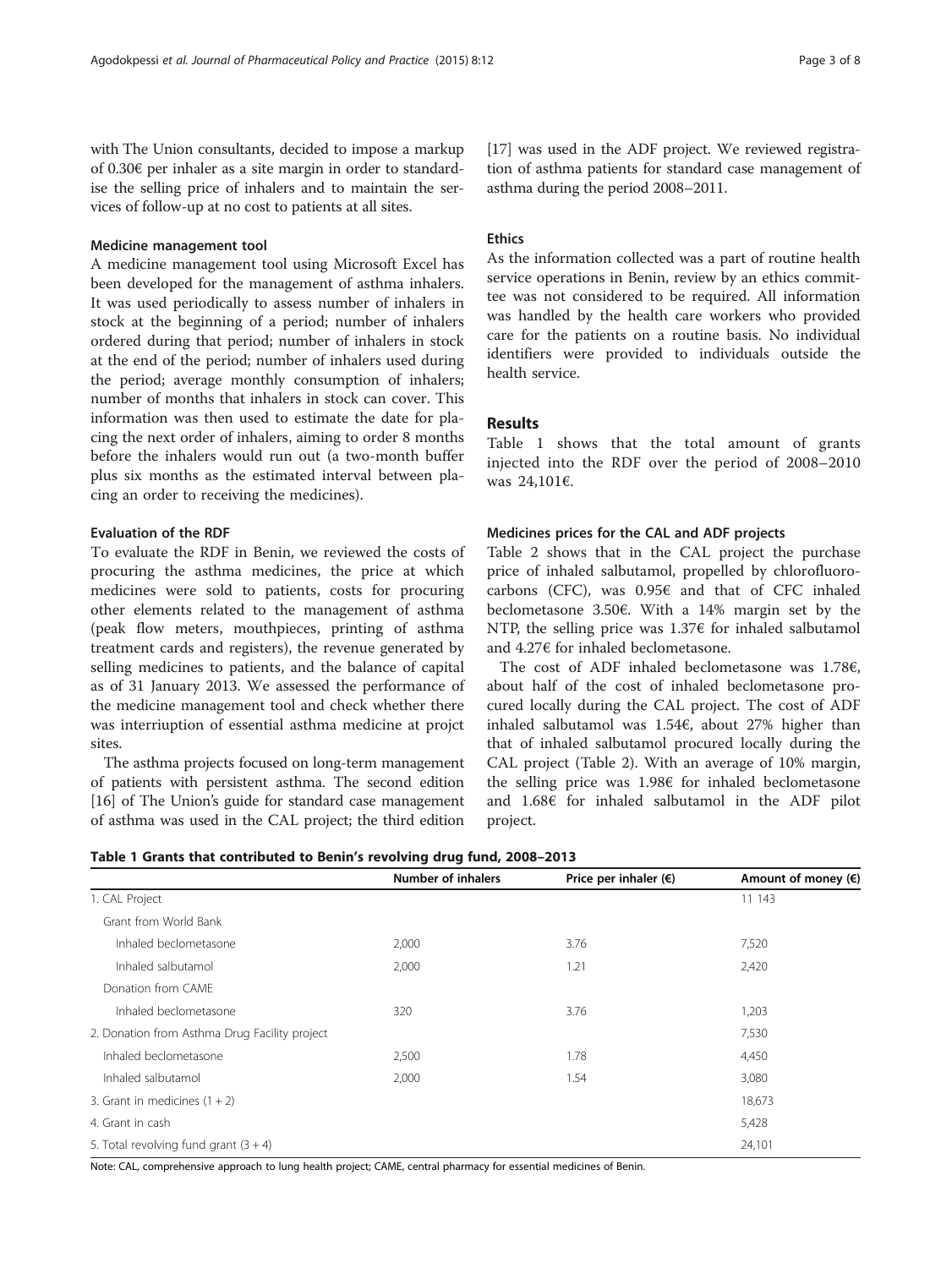# <span id="page-3-0"></span>Table 2 Purchase price, freight fee, margin and selling price for inhaled beclometasone and inhaled salbutamol in a comprehensive approach to lung health project and an asthma drug facility pilot project in Benin

|                            | <b>Inhaled</b><br>Beclometasone (€) | <b>Inhaled</b><br>Salbutamol (€) |
|----------------------------|-------------------------------------|----------------------------------|
| <b>CAL Project</b>         |                                     |                                  |
| a) Purchase price          | 3.50                                | 0.95                             |
| b) Freight and other fees  | 0.26                                | 0.26                             |
| c) Cost of drug $(a + b)$  | 3.76                                | 1.21                             |
| d) Margins (about 14%)     | 0.51                                | 0.16                             |
| e) Selling price $(c + d)$ | 4.27                                | 1.37                             |
| ADF Project                |                                     |                                  |
| f) Purchase price          | 1.07                                | 0.83                             |
| g) Freight and other fees  | 0.49                                | 0.49                             |
| h) Transit fee             | 0.22                                | 0.22                             |
| i) Cost of drug $(f+g+h)$  | 1.78                                | 1.54                             |
| j) Margin (about 10%)      | 0.2                                 | 0.13                             |
| k) Selling price $(i + j)$ | 1.98                                | 1.68                             |

Note: CAL, comprehensive approach to lung health project; CAME, central pharmacy for essential medicines of Benin.

# Expenditure and recovery of the Revolving Drug Fund as of January 2013

Between 2008 to 2013, the Benin NTP placed three orders for a total of 7,386 inhaled beclometasone and four orders for a total of 8,865 inhaled salbutamol with an expenditure of 24,887€ through the ADF. In addition, the Benin NTP spent 4,338€ procuring peak flow meters and mouthpieces through the ADF, and printing asthma posters, asthma treatment cards and registers. The total expenditure of the RDF was 29,225€ (Table 3).

Table [4](#page-4-0) shows the number of inhalers to be sold and selling price per inhaler. Complete collection of money from the sale of these inhalers would generate 50,474€ for the RDF. Table [5](#page-4-0) shows that a total of  $32,211 \in \text{has been}$ recovered so far from selling inhalers to patients. The value of the inhalers in stock was equivalent to 12,172€. The value of inhalers that were expired or provided to the poorest patients free-of-charge amounted to 6,091€.

Table [6](#page-4-0) shows that the capital of the RDF as of 31 January 2013, including the deposit in the RDF bank account (8,114€) and the value of inhalers in stock (12,172€), was equivalent to 20,586€, which was less than 24,101€, the total amount of capital initially injected into the RDF. The decrease in the RDF was mainly because a number of inhalers were expired or provided free-of-charge (6,091 $\varepsilon$ ) and because part of the fund was used to procure other items required for the management of asthma patients  $(4,338)$ .

#### Estimations for the next order

Table [7](#page-5-0) shows the use of the tool on 31 January 2013, which estimated that the date for placing the next order of inhalers would be in July 2013. Consequently, the NTP Benin sent an order to ADF in July 2013 to prevent interruption of supply.

The assessment found that there was no interruption of supply of asthma medicines from 2008–2013 in asthma pilot sites in Benin.

Table 3 Asthma revolving drug fund expenditure for medicines and other items related to asthma management, Benin 2008–2013

| Orders                                              | <b>Number of inhalers</b><br>procured (1) | Purchase price per<br>inhaler $(€)$ (2) | Purchase price, total<br>inhalers (€) $(3 = 1*2)$ | <b>Transport and ADF</b><br>fees $(4)$ (4) | Total cost $(6)$<br>$(3 + 4)$ |
|-----------------------------------------------------|-------------------------------------------|-----------------------------------------|---------------------------------------------------|--------------------------------------------|-------------------------------|
| Beclometasone                                       |                                           |                                         |                                                   |                                            |                               |
| 1st order                                           | 1,386                                     | 1.07                                    | 1,483                                             | 2,557                                      | 4,040                         |
| 2nd order                                           | 3,000                                     | 0.99                                    | 2,970                                             | 1,135                                      | 4,111                         |
| 3rd order                                           | 3,000                                     | 0.99                                    | 2,970                                             | 2,747                                      | 5,717                         |
| (a) Subtotal                                        | 7,386                                     |                                         | 7,423                                             | 6,438                                      | 13,867                        |
| Salbutamol                                          |                                           |                                         |                                                   |                                            |                               |
| 1st order                                           | 681                                       | 0,83                                    | 565                                               | 329                                        | 894                           |
| 2nd order                                           | 3,114                                     | 0.83                                    | 2,585                                             |                                            | 2,585                         |
| 3rd order                                           | 2,520                                     | 0.84                                    | 2,117                                             | 1,178                                      | 3,287                         |
| 4th order                                           | 2,550                                     | 0.83                                    | 2,117                                             | 2,149                                      | 4,254                         |
| (b) Subtotal                                        | 8,865                                     |                                         | 7,382                                             | 1,507                                      | 11,020                        |
| (c) Expenditure for procuring<br>inhalers $(a + b)$ |                                           |                                         |                                                   |                                            | 24,887                        |
| (d) Other expenditure                               |                                           |                                         |                                                   |                                            | 4,338                         |
| Total expenditure $(c + d)$                         |                                           |                                         |                                                   |                                            | 29,225                        |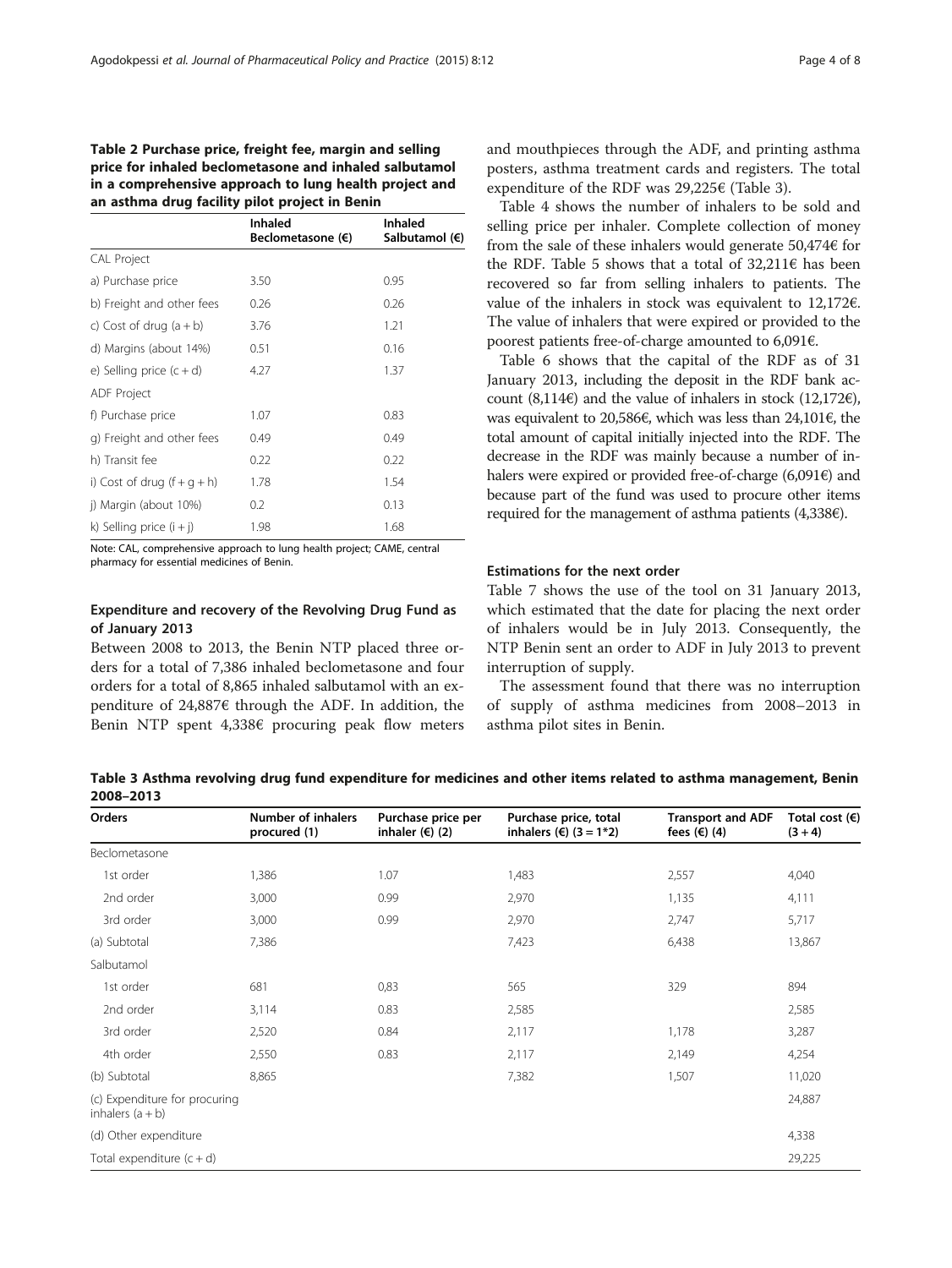#### <span id="page-4-0"></span>Table 4 Number of inhalers to be sold, selling price per inhaler and money to be recovered for asthma revolving drug fund in Benin by 31 January 2013

| <b>Medicines</b> | <b>Number</b><br>Sellling price<br>per inhaler $(6)$<br>of inhalers |      | Money to be<br>recovered by<br>selling inhalers $(\epsilon)$ |  |  |
|------------------|---------------------------------------------------------------------|------|--------------------------------------------------------------|--|--|
| CAL project      |                                                                     |      |                                                              |  |  |
| Beclometasone    | 2.320                                                               | 4.27 | 9,906                                                        |  |  |
| Salbutamol       | 2.000                                                               | 1.37 | 2,740                                                        |  |  |
| ADF project      |                                                                     |      |                                                              |  |  |
| Beclometasone    | 9.886*                                                              | 1.98 | 19,574                                                       |  |  |
| Salbutamol       | 10.865+                                                             | 1.68 | 18,253                                                       |  |  |
| Total            |                                                                     |      | 50,474                                                       |  |  |

Note: CAL, comprehensive approach to lung health project; ADF, Asthma Drug Facility.

\*Includes 2500 donated by the ADF and 7386 procured through the ADF. †Includes 2000 donated by the ADF and 8865 procured through the ADF.

#### Asthma patient management

The results of asthma management during the CAL project have been reported [\[11](#page-6-0)]. Since the beginning of the ADF pilot project in April 2010, asthma management has been performed consistently and quarterly reports sent to The Union during the three years of the project. The number of patients with persistent asthma newly registered was 204 in the first project year (April 2010-March

| Table 5 Funds recovered by the asthma revolving drug |  |  |  |
|------------------------------------------------------|--|--|--|
| fund in Benin by 31 January 2013                     |  |  |  |

| <b>Medicines</b>           | <b>Number</b><br>of inhalers | Selling price<br>per inhaler $(\epsilon)$ | Value of<br>inhalers $( \in )$ |  |
|----------------------------|------------------------------|-------------------------------------------|--------------------------------|--|
| 1) Lost or provided free   |                              |                                           | 6,091                          |  |
| CAL project                |                              |                                           |                                |  |
| Beclometasone              | 879                          | 4.27                                      | 3,753                          |  |
| Salbutamol                 | 250                          | 1.37                                      | 343                            |  |
| ADF project                |                              |                                           |                                |  |
| Beclometasone              | 283                          | 1.98                                      | 560                            |  |
| Salbutamol                 | 854                          | 1.68                                      | 1,435                          |  |
| 2) Money already recovered |                              |                                           | 32,211                         |  |
| CAL project                |                              |                                           |                                |  |
| Beclometasone              | 1,441                        | 4.27                                      | 6,153                          |  |
| Salbutamol                 | 1,750                        | 1.37                                      | 2,398                          |  |
| ADF project                |                              |                                           |                                |  |
| Beclometasone              | 6,213                        | 1.98                                      | 12,302                         |  |
| Salbutamol                 | 6,761                        | 1.68                                      | 11,358                         |  |
| 3) ADF inhalers in stock   |                              |                                           | 12,172                         |  |
| Beclometasone              | 3,390                        | 1.98                                      | 6,712                          |  |
| Salbutamol                 | 3,250                        | 1.68                                      | 5,460                          |  |
| Total $(1 + 2 + 3)$        |                              |                                           | 50,474                         |  |

Note: CAL, comprehensive approach to lung health project; ADF, Asthma Drug Facility.

### Table 6 Capital of asthma revolving drug fund in Benin, as of January 2013

|                                    | Total amount $(6)$ |
|------------------------------------|--------------------|
| 1. Balance in Bank $(a + b-c)$     | 8,414              |
| a) Grant in cash                   | 5,428              |
| b) Monies recovered from medicines | 32,211*            |
| c) Expenditure                     | 29,225+            |
| 2. Value of inhalers in stock      | 12,172‡            |
| Total $(1 + 2)$                    | 20,586             |

\*See Table 5, money already recovered.

†See Table [3](#page-3-0), total expenditure.

‡See Table 5, ADF inhalers in stock.

2011). It increased to 231 in the second year (April 2011- March 2012) and to 274 in the third year (April 2012- March 2013). In addition to the 709 newly registered cases with persistent asthma, patients with intermittent asthma and patients registered prior to the ADF pilot project were also treated with medicines provided through the ADF.

#### **Discussion**

Before the asthma pilot project, only a small minority of asthma patients were prescribed with ICS in Benin [\[12](#page-6-0)]. The CAL asthma pilot project began with national adaption of international asthma guidelines, followed by training of clinicians for guideline implementation. To ensure sustainability of the long-term management of asthma, an uninterrupted supply of ICS is essential, for which a RDF of asthma was established in Benin. The RDF provided ICS at affordable prices for the majority of asthma patients. For a small minority of poor asthma patients who could not afford to pay, the ICS were provided at no cost.

Since the beginning of the asthma project in 2008, long-term management of asthma using ICS has reduced suffering and improved the quality of life of asthma patients. The proportion of asthma patients who had at least one visit to emergency services in the previous year for an asthma attack was 59.4% before the project, which reduced to 1.6% after the project [\[12](#page-6-0)].

Since the establishment of the RDF, the capital of the fund was always sufficient to ensure uninterrupted supply of asthma medicines in the five pilot sites. Management of patients with persistent asthma using ICS has became routine practice in the pilot sites. The tool for managing medicine ordering was useful as it estimated the number of months covered by inhalers in stock and the approximate date when the next medicine order should be placed. The tool did not use the number of asthma patients to estimate consumption because the severity of asthma may vary over time and patients may not follow advice to continue treatment when their asthma is under control. If the RDF is maintained properly, it might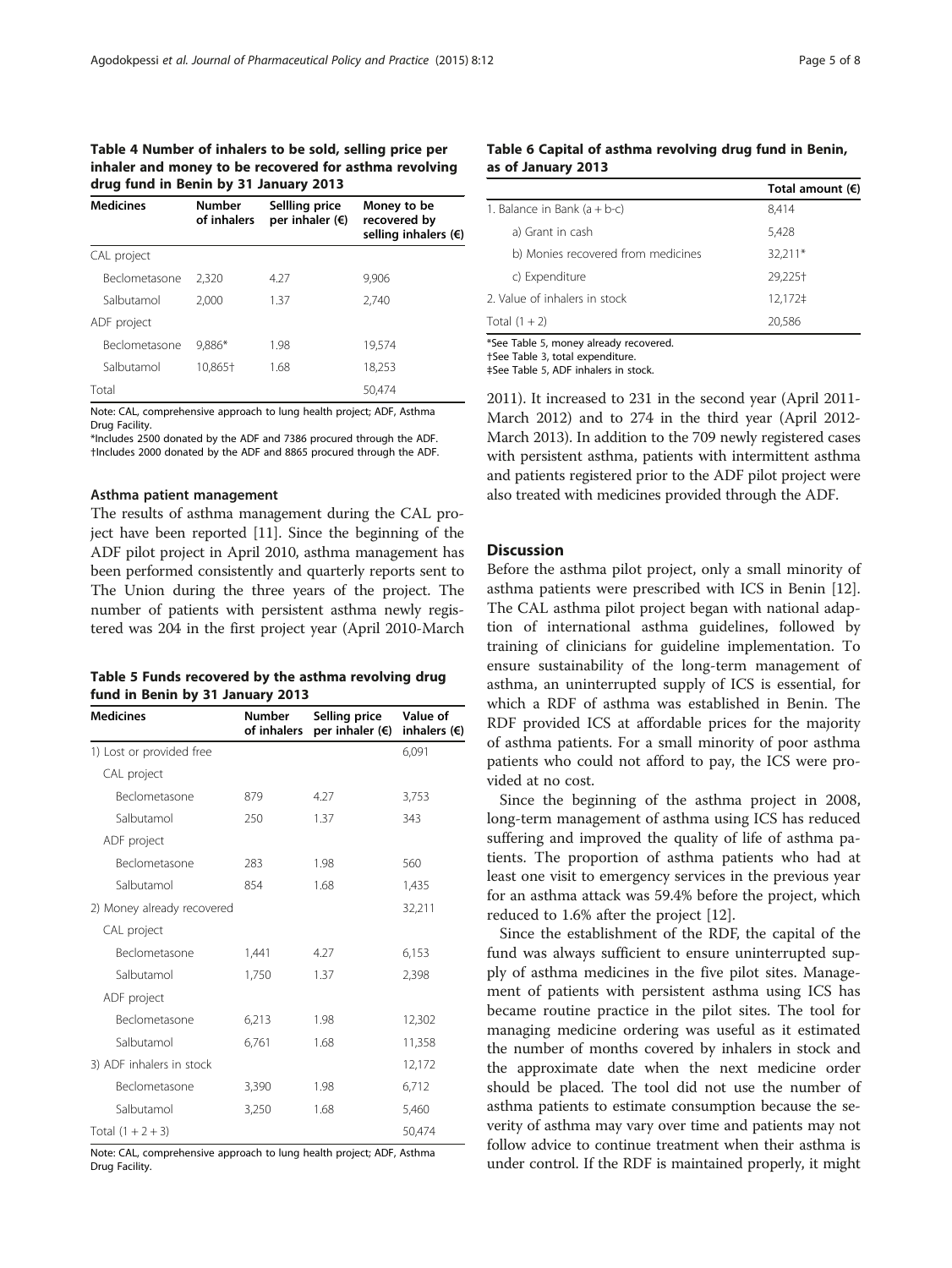<span id="page-5-0"></span>Table 7 Estimation of the date for placing the next order of asthma inhalers, revolving drug fund, Benin, 31 January 2013

| <b>Medicines</b>   | Number of Date<br>inhaler in<br>stock (a) | beain<br>(b)         | <b>Medicines</b><br>ordered during end (d)<br>the period (c) | Date                 | Number of<br>inhalers<br>remaining<br>(e) | Consumption<br>during the period months during<br>$(f = a + c - e)$ | Number of<br>the period (q) | Average<br>monthly<br>consumption<br>$(h = f/q)$ | <b>Estimation of the number</b><br>of months covered by<br>inhalers in stock $(i = f/h)$ | Approximate date of placing<br>next medicine order (i-8*)<br>months since (d) |
|--------------------|-------------------------------------------|----------------------|--------------------------------------------------------------|----------------------|-------------------------------------------|---------------------------------------------------------------------|-----------------------------|--------------------------------------------------|------------------------------------------------------------------------------------------|-------------------------------------------------------------------------------|
| Beclometasone 1600 |                                           | 15/09/ 3 000<br>2012 |                                                              | 31/01/ 3 390<br>2013 |                                           | 210                                                                 | 4.6                         | 263                                              | 12.9                                                                                     | 26/06/2013                                                                    |
| Salbutamol         | 2 1 3 0                                   | 15/09/<br>2012       | 2 2 5 0                                                      | 31/01/<br>2013       | 3 2 5 0                                   | 130                                                                 | 4.6                         | 246                                              | 13,2                                                                                     | 06/07/2013                                                                    |

\*Ordering must be started as soon as the number of inhalers in stock is sufficient for only 8 months: 2 months for reserve stock and 6 months as turnaround time between ordering and arrival of inhalers.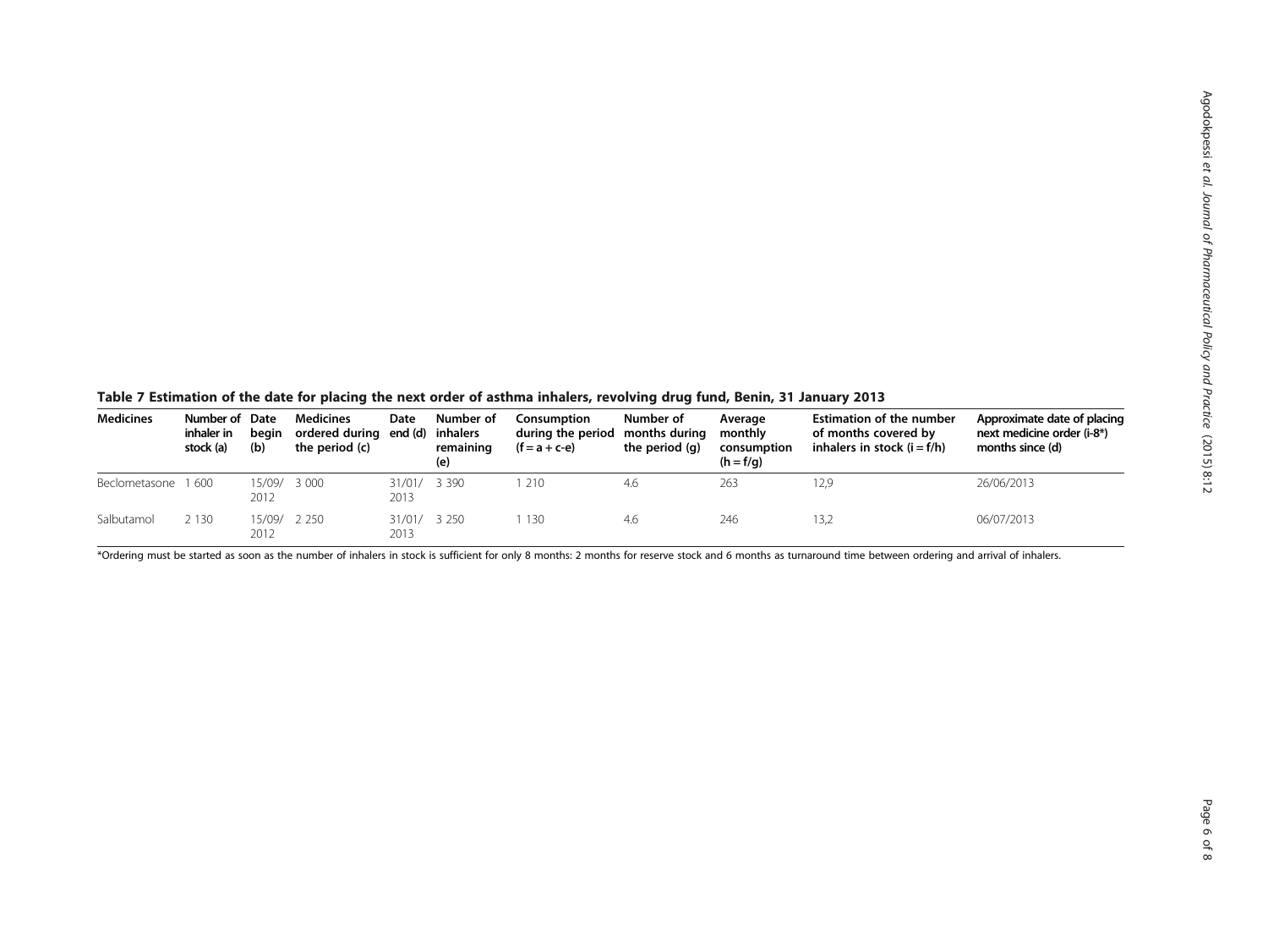<span id="page-6-0"></span>be possible to extend the management of asthma to other sites using medicines provided by the RDF.

Several challenges should be highlighted. First, the government's political commitment for national asthma control was not yet in place and funding for the management of non-communicable diseases was lacking. It is challenging to ensure sustainibility of the long-term management of asthma. Second, maintaining a private bank account for the RDF in a public health structure and keeping the health personnel motivated to manage the distribution of medicines and the replenishment of stock with monies collected from the sale of medicines over a prolonged period of time might be challenging. Several issues arose during project implementation, such as expiry of medicines, money from medicine sales not recovered, medicines provided for free but not recorded, and money from medicine sales recovered but not registered. Consequently, the capital of the RDF was not fully recovered, resulting in a decrease of capital after five years of operation.

The Pan American Health Organization (PAHO) has established the PAHO Strategic Fund to assist PAHO member states in the procurement of essential medicines and basic public health products [\[18\]](#page-7-0). In 2013, PAHO started to add medicines for Non-Communicable Diseases (NCD) to this fund. However, there is no such regional procurement mechanism in place in Africa. The World Health Organization (WHO) has been advocating for universal health coverage to ensure access to health care, for which countries must raise sufficient funds, reduce the reliance on direct payments to finance services, and improve efficiency and equity [[19](#page-7-0)]. Furthermore, the WHO Global Action Plan for Prevention and Control of NCD 2013–2020 has set the target of "80% availability of the affordable basic technologies and essential medicines" [[20](#page-7-0)]. This target applies to asthma inhalers. Until universal health coverage is implemented and providing access to care for asthma patient in Benin, the RDF will continue playing an important role in ensuring an uninterrupted supply of essential asthma medicines.

#### Conclusion

The Benin experience demonstrated that in countries where universal health coverage was not yet in place, establishment of a RDF may help maintain an uninterrupted supply of essential medicines.

#### Abbreviations

ADF: Asthma Drug Facility; CAL: Comprehensive approach to lung health; CAME: Central pharmacy for essential medicines; CFC: Chlorofluorocarbons; CNHP: Centre national hospitalier de pneumophtisiologie; ICS: Inhaled corticosteroid; HFA: Hydrofluoroalkanes; NCD: Non-Communicable Diseases; NTP: National tuberculosis programme; PAHO: Pan American Health Organization; RDF: Revolving drug fund; The Union: International Union Against Tuberculosis and Lung Disease; WHO: World Health Organization.

#### Competing interests

The authors declare that they have no competing interests.

#### Authors' contributions

GA, NAK, MG, CP, KB, NB, DAE, CYC designed the study. GA, NAK, MG, LT, WB collected data. GA, NAK, MG, CP, KB, NB, DAE, CYC interpreted findings. GA, NAK, CYC wrote the first draft of the manuscript. All authors contributed to the revision of the manuscript and gave approval to the final version of the manuscript.

#### Acknowledgements

Authors wish to thank Cécile Macé who participated in the establishment of the revolving drug fund, Gabriel Ade and Ferdinand Kassa who managed asthma patients, and Angelo Makpenon who helped data collection. The study was funded by the International Union Against Tuberculosis and Lung Disease.

#### Author details

<sup>1</sup> Centre National Hospitalier de Pneumo phtisiolologie, Cotonou, Bénin. <sup>2</sup>International Union Against Tuberculosis and Lung Disease, 68, boulevard Saint-Michel, 75006 Paris, France. <sup>3</sup>Division of Pulmonary Medicine, Department of Internal Medicine, Wan Fang Hospital, Taipei Medical University, Taipei, Taiwan. <sup>4</sup>Department of Internal Medicine, School of Medicine, College of Medicine, Taipei Medical University, Taipei, Taiwan.

#### Received: 20 November 2014 Accepted: 17 March 2015 Published online: 13 April 2015

#### References

- 1. Hogerzeil HV, Liberman J, Wirtz VJ, Kishore SP, Selvaraj S, Kiddell-Monroe R, et al. Promotion of access to essential medicines for non-communicable diseases: practical implications of the UN political declaration. Lancet. 2013;381:680–9.
- 2. Cameron A, Ewen M, Ross-Degnan D, Ball D, Laing R. Medicine prices, availability, and affordability in 36 developing and middle-income countries: a secondary analysis. Lancet. 2009;373:240–9.
- 3. Babar ZU, Lessing C, Mace C, Bissell K. The availability, pricing and affordability of three essential asthma medicines in 52 low- and middle-income countries. Pharmacoeconomics. 2013;31:1063–82.
- 4. Aït-Khaled N, Auregan G, Bencharif N, Mady Camara L, Dagli E, Djankine K, et al. Affordability of inhaled corticosteroids as a potential barrier to treatment of asthma in some developing countries. Int J Tuberc Lung Dis. 2000;4:268–71.
- 5. Aït-Khaled N, Enarson DA, Bissell K, Billo NE. Access to inhaled corticosteroids is key to improving quality of care for asthma in developing countries. Allergy. 2007;62:230–6.
- 6. Burney P, Potts J, Aït-Khaled N, Sepulveda RMD, Zidouni N, Benali R, et al. A multinational study of treatment failures in asthma management. Int J Tuberc Lung Dis. 2008;12:13–8.
- 7. The Global Asthma Report 2011. Paris, France: The International Union Against Tuberculosis and Lung Disease; 2011.
- 8. Murakami H, Phommasack B, Oula R, Sinxomphou S. Revolving drug funds at front-line health facilities in Vientiane, Lao PDR. Health Policy Plan. 2001;16:98–106.
- 9. Umenai T, Narula IS. Revolving drug funds in Asia and Latin America. Lancet. 1996;347:1698–9.
- 10. Umenai T, Narula IS. Revolving drug funds: a step towards health security. Bull World Health Organ. 1999;77:167–71.
- 11. Ali GKM. How to establish a successful revolving drug fund: the experience of Khartoum state in the Sudan. Bull World Health Organ. 2009;87:139–42.
- 12. Ade G, Gninafon M, Tawo L, Aït-Khaled N, Enarson DA, Chiang C-Y. Management of asthma in Benin: the challenge of loss to follow-up. Public Health Action. 2013;3:76–80.
- 13. Kan XH, Chiang C-Y, Enarson DA, Rao HL, Chen Q, Aït-Khaled N, et al. Asthma as a hidden disease in rural China: opportunities and challenges of standard case management. Public Health Action. 2012;2:87–91.
- 14. Billo NE. Asthma drug facility: from concept to reality. Int J Tuberc Lung Dis. 2006;10:709.
- 15. Billo NE. Good news: asthma medicines for all. Int J Tuberc Lung Dis. 2010;14:524.
- 16. Aït-Khaled N, Enarson DA. Management of asthma in adults. A guide to essentials of good practice. Paris, France: International Union Against Tuberculosis and Lung Disease; 2005.